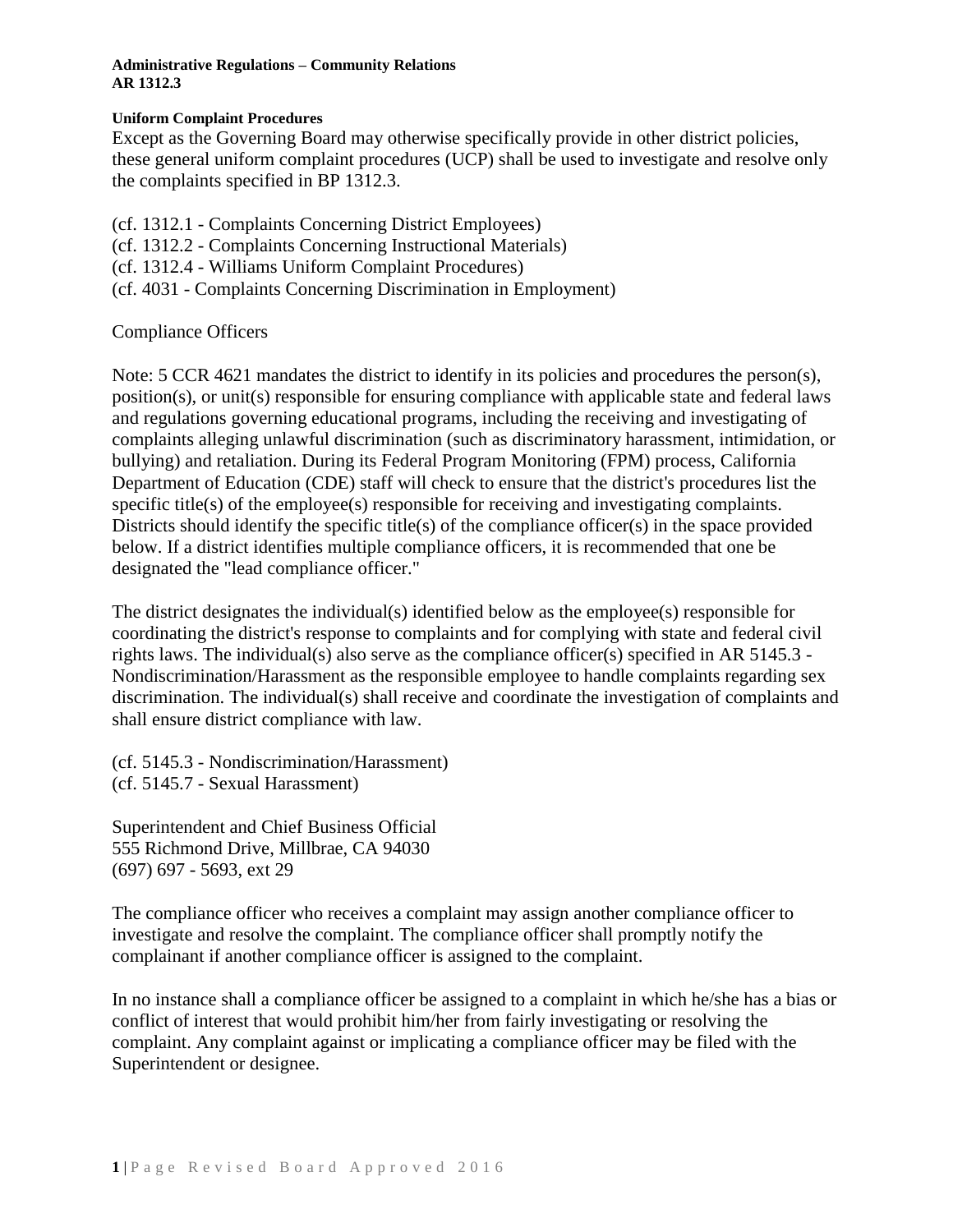### **Uniform Complaint Procedures**

The Superintendent or designee shall ensure that employees assigned to investigate and resolve complaints receive training and are knowledgeable about the laws and programs at issue in the complaints to which they are assigned. Training provided to such designated employees shall include current state and federal laws and regulations governing the program, applicable processes for investigating and resolving complaints including those involving alleged unlawful discrimination (such as discriminatory harassment, intimidation, or bullying), applicable standards for reaching decisions on complaints, and appropriate corrective measures. Designated employees may have access to legal counsel as determined by the Superintendent or designee.

(cf. [4331](http://gamutonline.net/displayPolicy/171627/1) - Staff Development) (cf. [9124](http://gamutonline.net/displayPolicy/171075/1) - Attorney)

The compliance officer or, if necessary, any appropriate administrator shall determine whether interim measures are necessary during and pending the results of an investigation. If interim measures are determined to be necessary, the compliance officer or the administrator shall consult with the Superintendent, the Superintendent's designee, or, if appropriate, the site principal to implement, if possible, one or more of the interim measures. The interim measures may remain in place until the compliance officer determines that they are no longer necessary or until the district issues its final written decision, whichever occurs first.

### **Notifications**

The district's UCP policy and administrative regulation shall be posted in all district schools and offices, including staff lounges and student government meeting rooms. (Education Code [234.1\)](http://gamutonline.net/displayPolicy/460631/1)

The Superintendent or designee shall annually provide written notification of the district's UCP, including information regarding unlawful student fees and local control and accountability plan (LCAP) requirements, to students, employees, parents/guardians, the district advisory committee, school advisory committees, appropriate private school officials or representatives, and other interested parties. (Education Code [262.3,](http://gamutonline.net/displayPolicy/138777/1) [49013,](http://gamutonline.net/displayPolicy/781186/1) [52075;](http://gamutonline.net/displayPolicy/899535/1) 5 CCR [4622\)](http://gamutonline.net/displayPolicy/187025/1)

- (cf. [0420](http://gamutonline.net/displayPolicy/993203/1) School Plans/Site Councils)
- (cf. [0460](http://gamutonline.net/displayPolicy/857369/1) Local Control and Accountability Plan)
- (cf. [1220](http://gamutonline.net/displayPolicy/170624/1) Citizen Advisory Committees)
- (cf. [3260](http://gamutonline.net/displayPolicy/909474/1) Fees and Charges)
- (cf. [4112.9/](http://gamutonline.net/displayPolicy/929964/1)[4212.9/](http://gamutonline.net/displayPolicy/929965/1)[4312.9](http://gamutonline.net/displayPolicy/929966/1) Employee Notifications)
- (cf. [5145.6](http://gamutonline.net/displayPolicy/222839/1) Parental Notifications)

The annual notification and complete contact information of the compliance officer(s) may be posted on the district web site and, if available, provided through district-supported social media.

(cf. [1113](http://gamutonline.net/displayPolicy/211084/1) - District and School Web Sites) (cf. [1114](http://gamutonline.net/displayPolicy/697130/1) - District-Sponsored Social Media)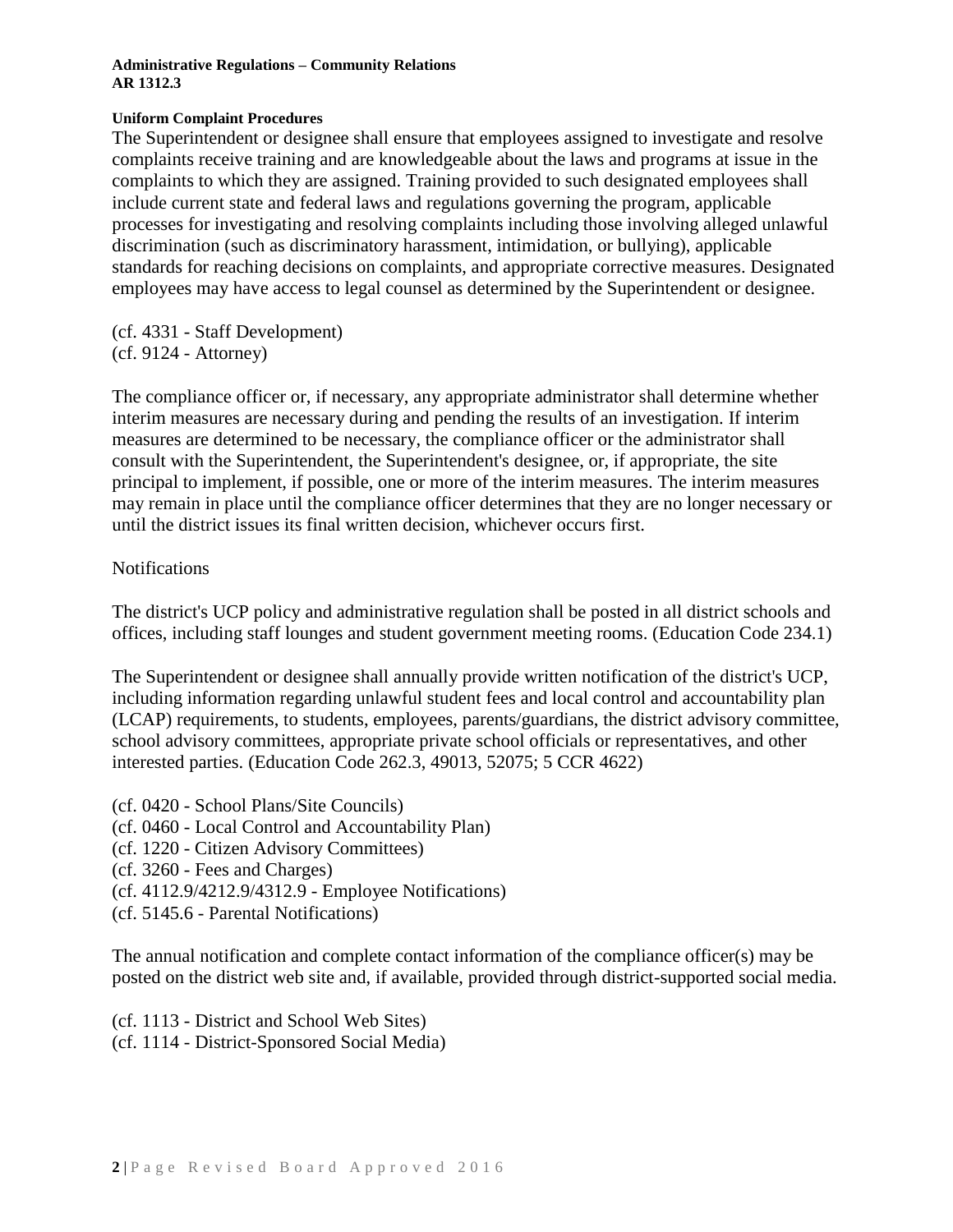### **Uniform Complaint Procedures**

The Superintendent or designee shall ensure that all students and parents/guardians, including students and parents/guardians with limited English proficiency, have access to the relevant information provided in the district's policy, regulation, forms, and notices concerning the UCP.

If 15 percent or more of students enrolled in a particular district school speak a single primary language other than English, the district's policy, regulation, forms, and notices concerning the UCP shall be translated into that language, in accordance with Education Code [234.1](http://gamutonline.net/displayPolicy/460631/1) and [48985.](http://gamutonline.net/displayPolicy/132268/1) In all other instances, the district shall ensure meaningful access to all relevant UCP information for parents/guardians with limited English proficiency.

The notice shall:

1. Identify the person(s), position(s), or unit(s) responsible for receiving complaints

2. Advise the complainant of any civil law remedies that may be available to him/her under state or federal antidiscrimination laws, if applicable

3. Advise the complainant of the appeal process, including, if applicable, the complainant's right to take a complaint directly to the California Department of Education (CDE) or to pursue remedies before civil courts or other public agencies, such as the U.S. Department of Education's Office for Civil Rights (OCR) in cases involving unlawful discrimination (such as discriminatory harassment, intimidation, or bullying).

4. Include statements that:

a. The district has the primary responsibility to ensure compliance with applicable state and federal laws and regulations governing educational programs.

b. The complaint review shall be completed within 60 calendar days from the date of receipt of the complaint unless the complainant agrees in writing to an extension of the timeline.

c. A complaint alleging retaliation or unlawful discrimination (such as discriminatory harassment, intimidation, or bullying) must be filed not later than six months from the date it occurred, or six months from the date the complainant first obtained knowledge of the facts of the alleged unlawful discrimination. The time for filing may be extended for up to 90 days by the Superintendent or designee for good cause upon written request by the complainant setting forth the reasons for the extension.

d. A student enrolled in a public school shall not be required to pay a fee for his/her participation in an educational activity that constitutes an integral fundamental part of the district's educational program, including curricular and extracurricular activities.

Note: Education Code [52075](http://gamutonline.net/displayPolicy/899535/1) requires that information regarding LCAP requirements be included in the district's annual notification. See BP/AR 0460 - Local Control and Accountability Plan for details of the LCAP and specific requirements for its adoption and implementation.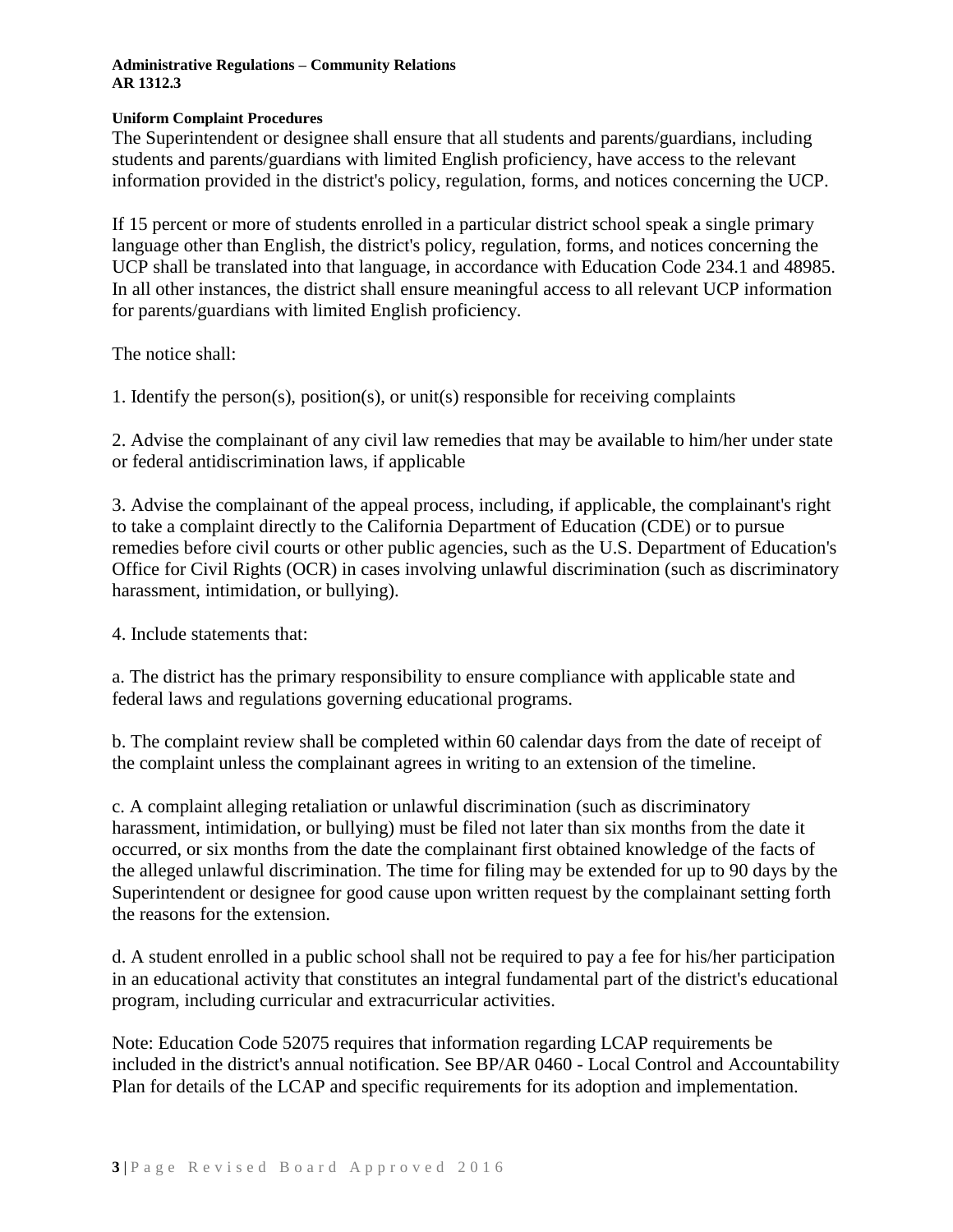### **Uniform Complaint Procedures**

e. The Board is required to adopt and annually update the LCAP in a manner that includes meaningful engagement of parents/guardians, students, and other stakeholders in the development and/or review of the LCAP.

f. The complainant has a right to appeal the district's decision to the CDE by filing a written appeal within 15 calendar days of receiving the district's decision.

g. The appeal to the CDE must include a copy of the complaint filed with the district and a copy of the district's decision.

Note: To ensure that the public is made aware of districts' obligation to provide copies of the UCP free of charge pursuant to 5 CCR [4622,](http://gamutonline.net/displayPolicy/187025/1) CDE staff review the notice during the FPM process.

h. Copies of the district's UCP are available free of charge.

# District Responsibilities

All UCP-related complaints shall be investigated and resolved within 60 calendar days of the district's receipt of the complaint unless the complainant agrees in writing to an extension of the timeline. (5 CCR [4631\)](http://gamutonline.net/displayPolicy/187027/1)

The compliance officer shall maintain a record of each complaint and subsequent related actions, including steps taken during the investigation and all information required for compliance with 5 CCR [4631](http://gamutonline.net/displayPolicy/187027/1) and [4633.](http://gamutonline.net/displayPolicy/390294/1)

All parties involved in the allegations shall be notified when a complaint is filed and when a decision or ruling is made. However, the compliance officer shall keep all complaints or allegations of retaliation or unlawful discrimination (such as discriminatory harassment, intimidation, or bullying) confidential except when disclosure is necessary to carry out the investigation, take subsequent corrective action, conduct ongoing monitoring, or maintain the integrity of the process. (5 CCR [4630,](http://gamutonline.net/displayPolicy/187026/1) [4964\)](http://gamutonline.net/displayPolicy/244921/1)

## Filing of Complaints

Note: Complaints filed under the UCP may be filed directly with a compliance officer or with any site administrator not designated as a compliance officer. If a site administrator not designated as a compliance officer receives a UCP complaint, he/she must notify a compliance officer. A district may also establish a site-level process for receiving informal reports about incidents for which a UCP complaint may be filed and notifying students and parents/guardians of their right to file a UCP complaint. For example, acts of unlawful discrimination (such as discriminatory harassment, intimidation, or bullying) may initially be reported to a principal. See AR [5145.3](http://gamutonline.net/displayPolicy/890899/1) - Nondiscrimination/Harassment and AR 5145.7 - Sexual Harassment.

The complaint shall be presented to the compliance officer who shall maintain a log of complaints received, providing each with a code number and a date stamp.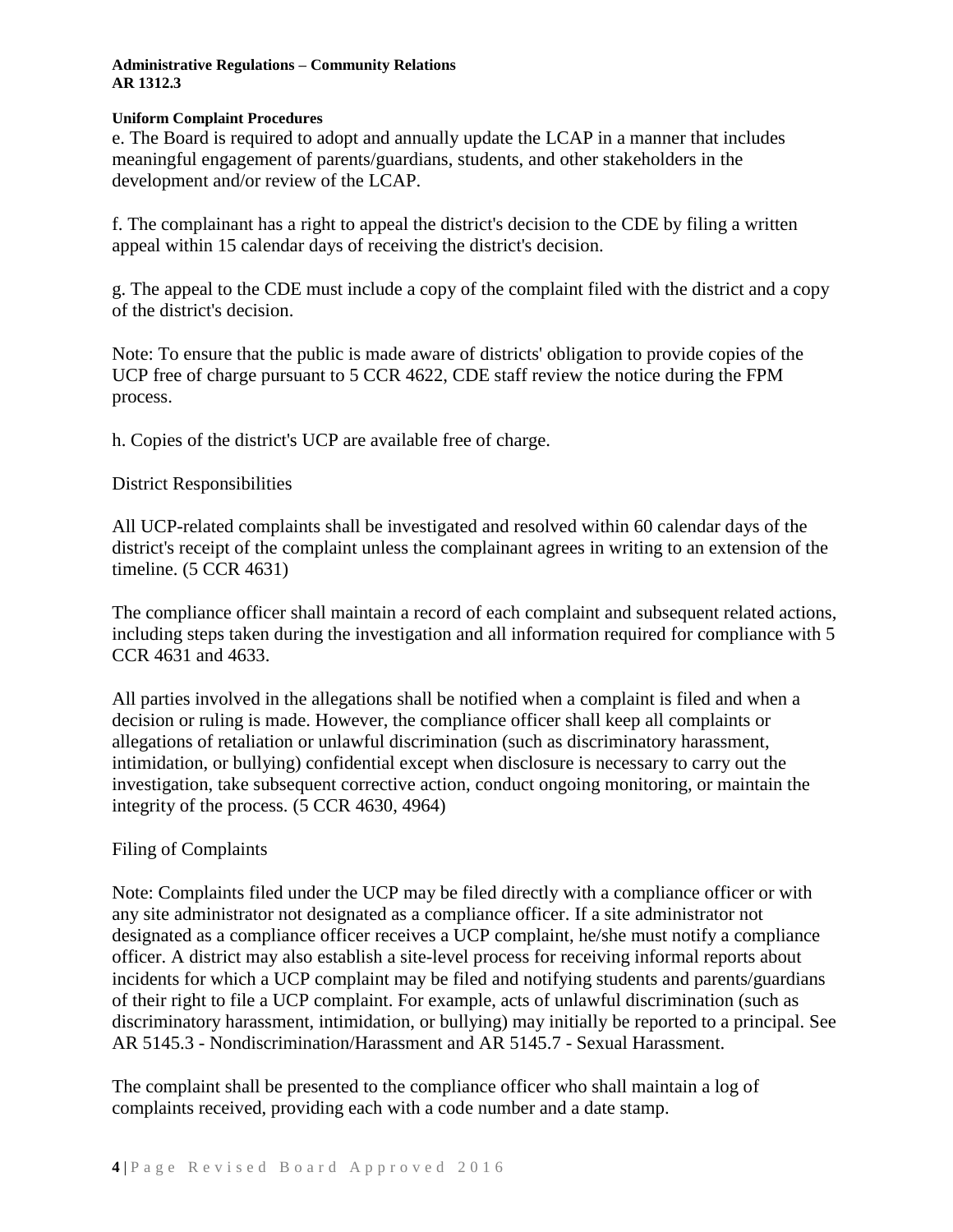### **Uniform Complaint Procedures**

All complaints shall be filed in accordance with the following:

1. A written complaint alleging district violation of applicable state or federal law or regulations governing adult education programs, consolidated categorical aid programs, migrant education, career technical and technical education and training programs, child care and development programs, child nutrition programs, and special education programs may be filed by any individual, public agency, or organization. (5 CCR [4630\)](http://gamutonline.net/displayPolicy/187026/1)

Note: Education Code [49013](http://gamutonline.net/displayPolicy/781186/1) mandates districts to adopt procedures that allow for anonymous complaints to be filed when a district allegedly violates the prohibition against the charging of student fees. Pursuant to Education Code [52075,](http://gamutonline.net/displayPolicy/899535/1) anonymous complaints are permitted with regards to the LCAP, as long as evidence, or information leading to evidence, to support the allegation of noncompliance is provided in the complaint.

2. Any complaint alleging noncompliance with law regarding the prohibition against requiring students to pay student fees, deposits, and charges or any requirement related to the LCAP may be filed anonymously if the complaint provides evidence, or information leading to evidence, to support an allegation of noncompliance. A complaint about a violation of the prohibition against the charging of unlawful student fees may be filed with the principal of the school. However, any such complaint shall be filed no later than one year from the date the alleged violation occurred. (Education Code [49013,](http://gamutonline.net/displayPolicy/781186/1) [52075;](http://gamutonline.net/displayPolicy/899535/1) 5 CCR [4630\)](http://gamutonline.net/displayPolicy/187026/1)

3. A complaint alleging unlawful discrimination (such as discriminatory harassment, intimidation, or bullying) may be filed only by a person who alleges that he/she personally suffered the unlawful discrimination or by a person who believes that an individual or any specific class of individuals has been subjected to it. The complaint shall be initiated no later than six months from the date when the alleged unlawful discrimination occurred, or six months from the date when the complainant first obtained knowledge of the facts of the alleged unlawful discrimination. The time for filing may be extended for up to 90 days by the Superintendent or designee for good cause upon written request by the complainant setting forth the reasons for the extension. (5 CCR [4630\)](http://gamutonline.net/displayPolicy/187026/1)

4. When a complaint alleging unlawful discrimination (such as discriminatory harassment, intimidation, or bullying) is filed anonymously, the compliance officer shall pursue an investigation or other response as appropriate, depending on the specificity and reliability of the information provided and the seriousness of the allegation.

5. When the complainant or alleged victim of unlawful discrimination (such as discriminatory harassment, intimidation, or bullying) requests confidentiality, the compliance officer shall inform him/her that the request may limit the district's ability to investigate the conduct or take other necessary action. When honoring a request for confidentiality, the district shall nevertheless take all reasonable steps to investigate and resolve/respond to the complaint consistent with the request.

6. If a complainant is unable to put a complaint in writing due to conditions such as a disability or illiteracy, district staff shall assist him/her in the filing of the complaint. (5 CCR [4600\)](http://gamutonline.net/displayPolicy/187020/1)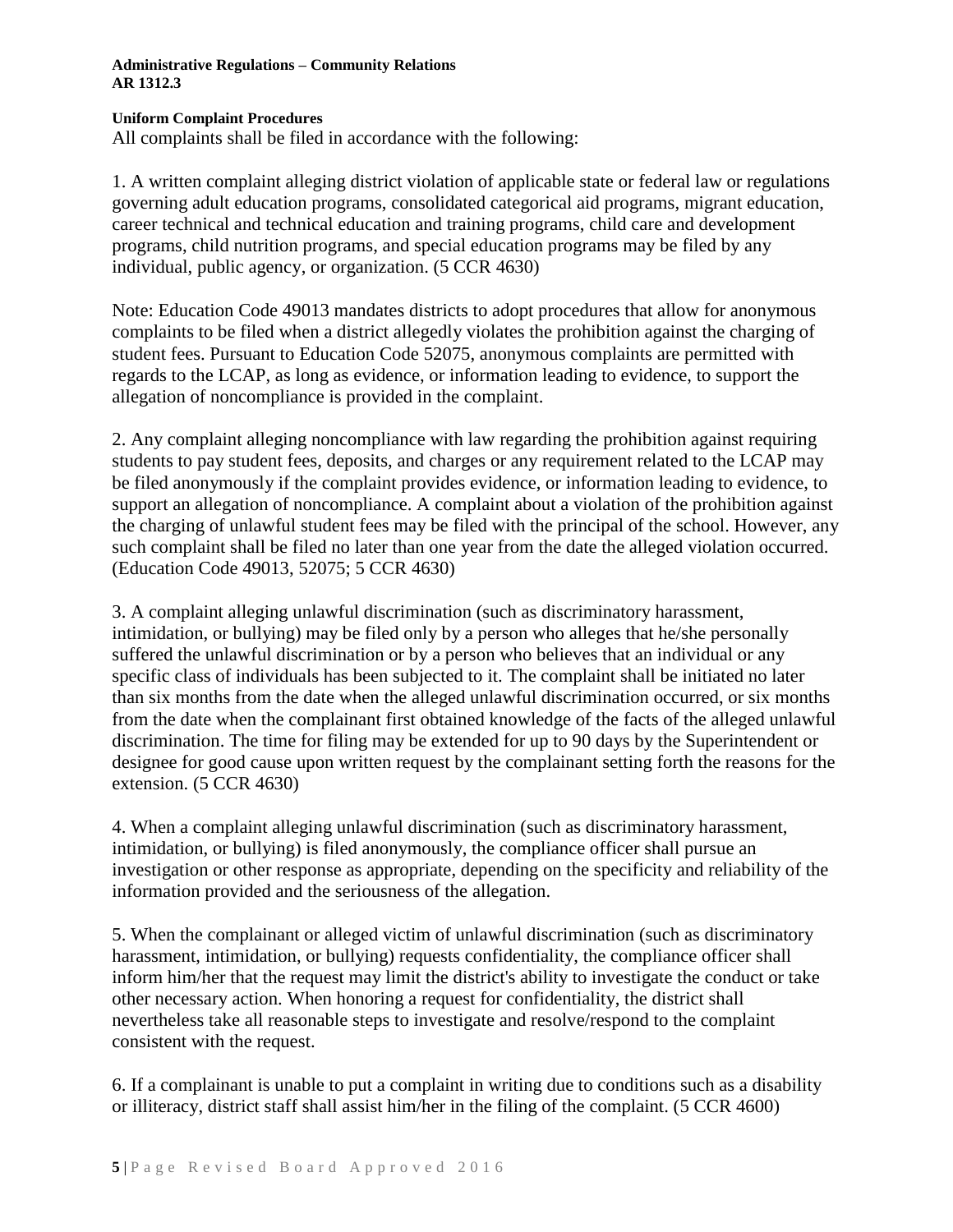### **Uniform Complaint Procedures** Investigation of Complaint

Within 10 business days after the compliance officer receives the complaint, the compliance officer shall begin an investigation into the complaint.

Within one business day of initiating the investigation, the compliance officer shall provide the complainant and/or his/her representative with the opportunity to present the information contained in the complaint to the compliance officer and shall notify the complainant and/or his/her representative of the opportunity to present the compliance officer with any evidence, or information leading to evidence, to support the allegations in the complaint. Such evidence or information may be presented at any time during the investigation.

In conducting the investigation, the compliance officer shall collect all available documents and review all available records, notes, or statements related to the complaint, including any additional evidence or information received from the parties during the course of the investigation. He/she shall individually interview all available witnesses with information pertinent to the complaint, and may visit any reasonably accessible location where the relevant actions are alleged to have taken place. To investigate a complaint alleging retaliation or unlawful discrimination (such as discriminatory harassment, intimidation, or bullying), the compliance officer shall interview the alleged victim(s), any alleged offenders, and other relevant witnesses privately, separately, and in a confidential manner. As necessary, additional staff or legal counsel may conduct or support the investigation.

A complainant's refusal to provide the district's investigator with documents or other evidence related to the allegations in the complaint, failure or refusal to cooperate in the investigation, or engagement in any other obstruction of the investigation may result in the dismissal of the complaint because of a lack of evidence to support the allegation. (5 CCR [4631\)](http://gamutonline.net/displayPolicy/187027/1)

In accordance with law, the district shall provide the investigator with access to records and other information related to the allegation in the complaint and shall not in any way obstruct the investigation. Failure or refusal of the district to cooperate in the investigation may result in a finding based on evidence collected that a violation has occurred and in the imposition of a remedy in favor of the complainant. (5 CCR [4631\)](http://gamutonline.net/displayPolicy/187027/1)

Note: In determining the truth of any allegation, the district should apply the correct standard of proof to the situation. For example, with allegations of discrimination (such as discriminatory harassment, intimidation, and bullying) or retaliation, OCR requires use of the "preponderance of the evidence" (more likely than not) standard. Any standard of proof that is more rigorous than required by law could subject a district to liability.

The compliance officer shall apply a "preponderance of the evidence" standard in determining the veracity of the factual allegations in a complaint. This standard is met if the allegation is more likely to be true than not.

Report of Findings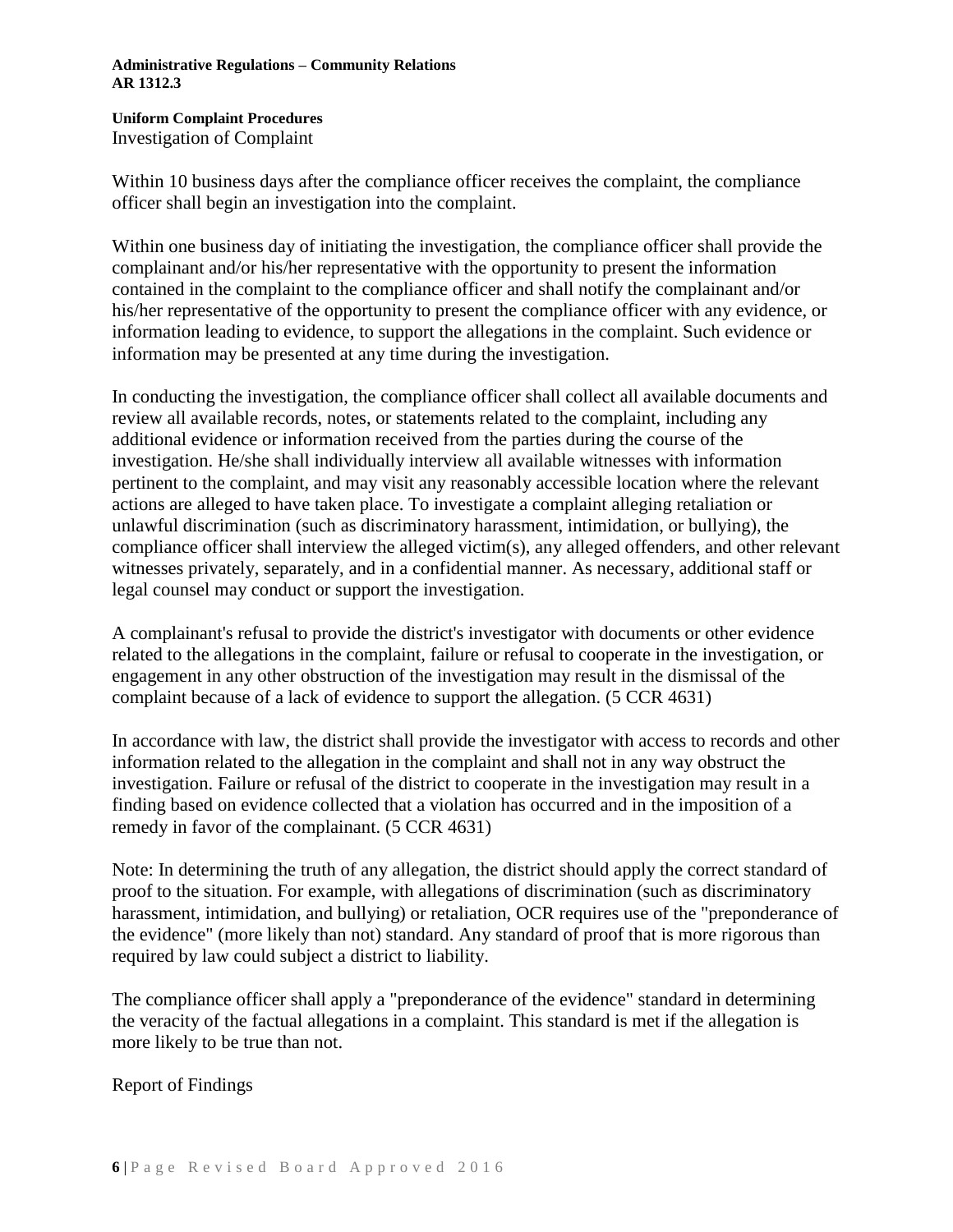### **Uniform Complaint Procedures**

Note: Pursuant to 5 CCR [4631,](http://gamutonline.net/displayPolicy/187027/1) the district's written decision must be sent to the complainant within 60 calendar days of receiving the complaint. Option 1 below is for districts that do not allow complainants to appeal the compliance officer's decision to the Governing Board. Option 2 is for districts that allow appeals to the Board, and it requires the compliance officer's decision within 30 calendar days so that the Board's decision can still be given within the 60-day time limit.

Unless extended by written agreement with the complainant, the compliance officer shall prepare and send to the complainant a written report, as described in the section "Final Written Decision" below, within 60 calendar days of the district's receipt of the complaint. (5 CCR [4631\)](http://gamutonline.net/displayPolicy/187027/1)

Final Written Decision

The district's decision on how it will resolve the complaint shall be in writing and shall be sent to the complainant. (5 CCR [4631\)](http://gamutonline.net/displayPolicy/187027/1)

In consultation with district legal counsel, information about the relevant part of a decision may be communicated to a victim who is not the complainant and to other parties that may be involved in implementing the decision or affected by the complaint, as long as the privacy of the parties is protected.

If the complaint involves a limited-English-proficient student or parent/guardian and the student involved attends a school at which 15 percent or more of the students speak a single primary language other than English, then the decision shall also be translated into that language. In all other instances, the district shall ensure meaningful access to all relevant information for parents/guardians with limited English proficiency.

For all complaints, the decision shall include: (5 CCR [4631\)](http://gamutonline.net/displayPolicy/187027/1)

1. The findings of fact based on the evidence gathered. In reaching a factual determination, the following factors may be taken into account:

- a. Statements made by any witnesses
- b. The relative credibility of the individuals involved
- c. How the complaining individual reacted to the incident
- d. Any documentary or other evidence relating to the alleged conduct
- e. Past instances of similar conduct by any alleged offenders
- f. Past false allegations made by the complainant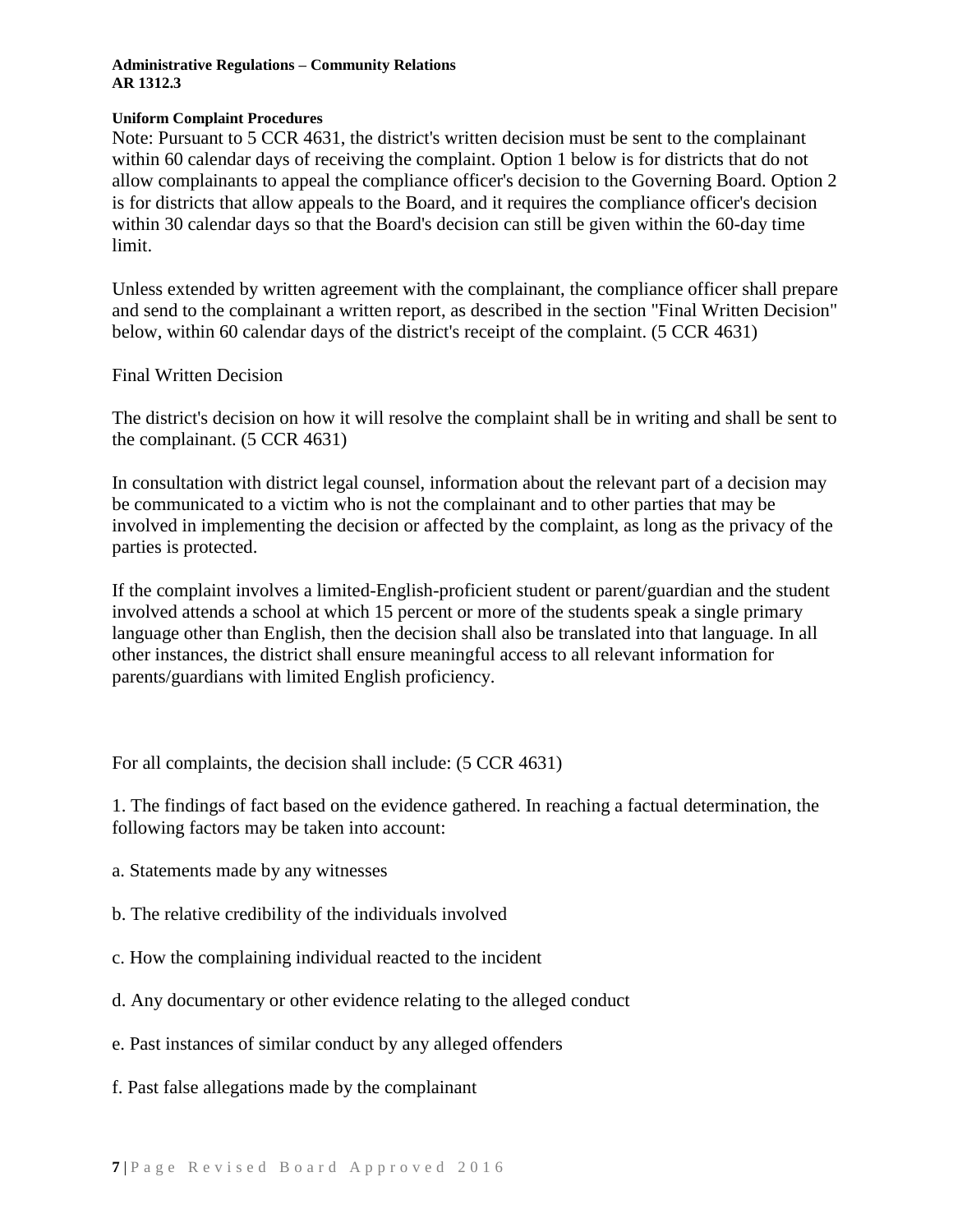### **Uniform Complaint Procedures**

2. The conclusion(s) of law

- 3. Disposition of the complaint
- 4. Rationale for such disposition

For complaints of retaliation or unlawful discrimination (such as discriminatory harassment, intimidation, or bullying), the disposition of the complaint shall include a determination for each allegation as to whether retaliation or unlawful discrimination has occurred.

The determination of whether a hostile environment exists may involve consideration of the following:

a. How the misconduct affected one or more students' education

b. The type, frequency, and duration of the misconduct

c. The relationship between the alleged victim(s) and offender(s)

d. The number of persons engaged in the conduct and at whom the conduct was directed

e. The size of the school, location of the incidents, and context in which they occurred

f. Other incidents at the school involving different individuals

5. Corrective action(s), including any actions that have been taken or will be taken to address the allegations in the complaint and including, with respect to a student fees complaint, a remedy that comports with Education Code [49013](http://gamutonline.net/displayPolicy/781186/1) and 5 CCR [4600](http://gamutonline.net/displayPolicy/187020/1)

For complaints of unlawful discrimination (such as discriminatory harassment, intimidation, or bullying), the notice may, as required by law, include:

a. The corrective actions imposed on the individual found to have engaged in the conduct that relate directly to the subject of the complaint

b. Individual remedies offered or provided to the subject of the complaint

c. Systemic measures the school has taken to eliminate a hostile environment and prevent recurrence

6. Notice of the complainant's right to appeal the district's decision within 15 calendar days to the CDE and procedures to be followed for initiating such an appeal

The decision may also include follow-up procedures to prevent recurrence or retaliation and for reporting any subsequent problems.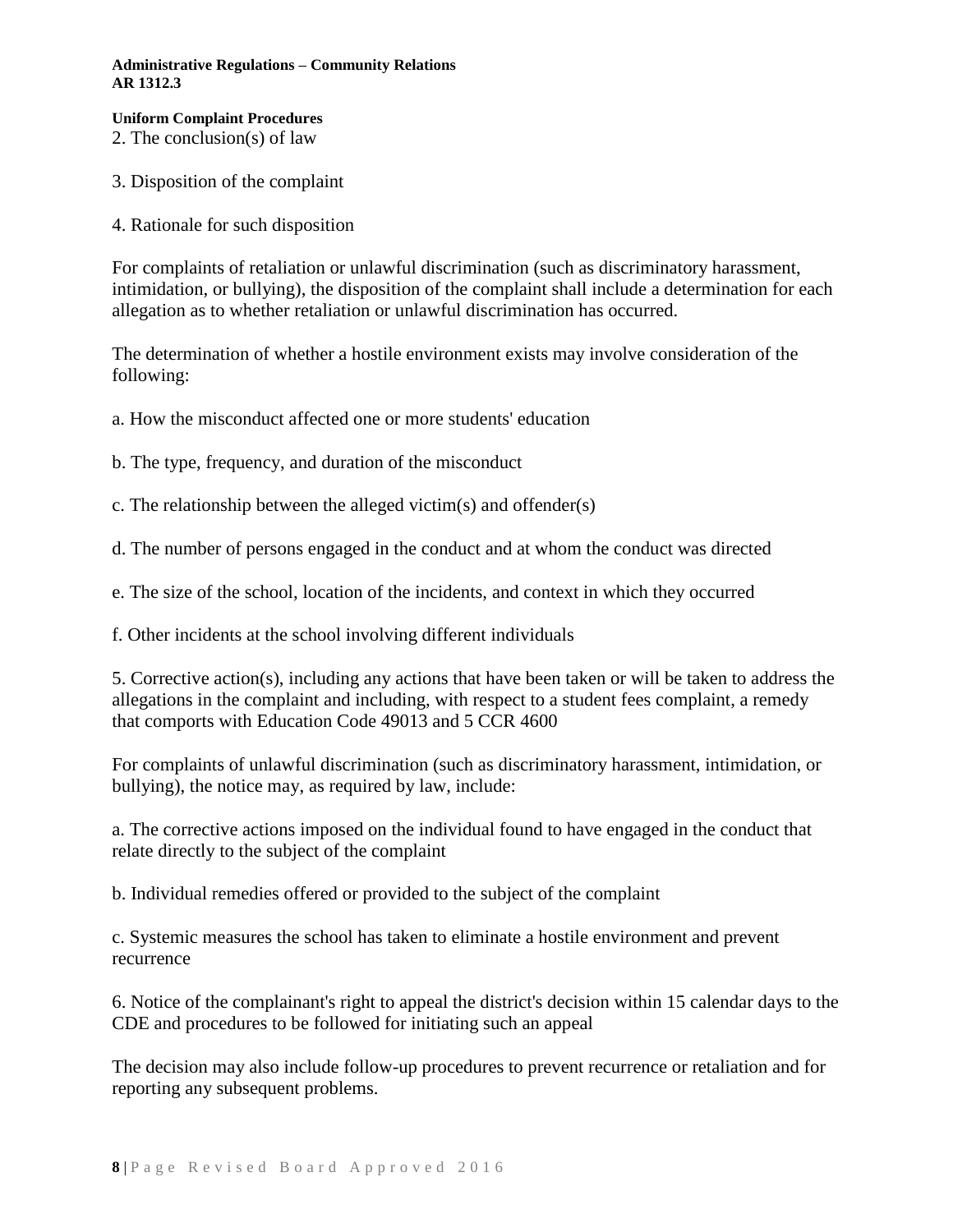### **Uniform Complaint Procedures**

For complaints alleging unlawful discrimination based on state law (such as discriminatory harassment, intimidation, and bullying), the decision shall also include a notice to the complainant that:

1. He/she may pursue available civil law remedies outside of the district's complaint procedures, including seeking assistance from mediation centers or public/private interest attorneys, 60 calendar days after the filing of an appeal with the CDE. (Education Code [262.3\)](http://gamutonline.net/displayPolicy/138777/1)

2. The 60 days moratorium does not apply to complaints seeking injunctive relief in state courts or to discrimination complaints based on federal law. (Education Code [262.3\)](http://gamutonline.net/displayPolicy/138777/1)

3. Complaints alleging discrimination based on race, color, national origin, sex, gender, disability, or age may also be filed with the U.S. Department of Education, Office for Civil Rights at www.ed.gov/ocr within 180 days of the alleged discrimination.

# Corrective Actions

When a complaint is found to have merit, the compliance officer shall adopt any appropriate corrective action permitted by law. Appropriate corrective actions that focus on the larger school or district environment may include, but are not limited to, actions to reinforce district policies; training for faculty, staff, and students; updates to school policies; or school climate surveys.

For complaints involving retaliation or unlawful discrimination (such as discriminatory harassment, intimidation, or bullying), appropriate corrective actions that focus on the victim may include, but are not limited to, the following:

- 1. Counseling
- 2. Academic support
- 3. Health services
- 4. Assignment of an escort to allow the victim to move safely about campus
- 5. Information regarding available resources and how to report similar incidents or retaliation

6. Separation of the victim from any other individuals involved, provided the separation does not penalize the victim

## 7. Restorative justice

8. Follow-up inquiries to ensure that the conduct has stopped and there has been no retaliation

9. Determination of whether any past actions of the victim that resulted in discipline were related to the treatment the victim received and described in the complaint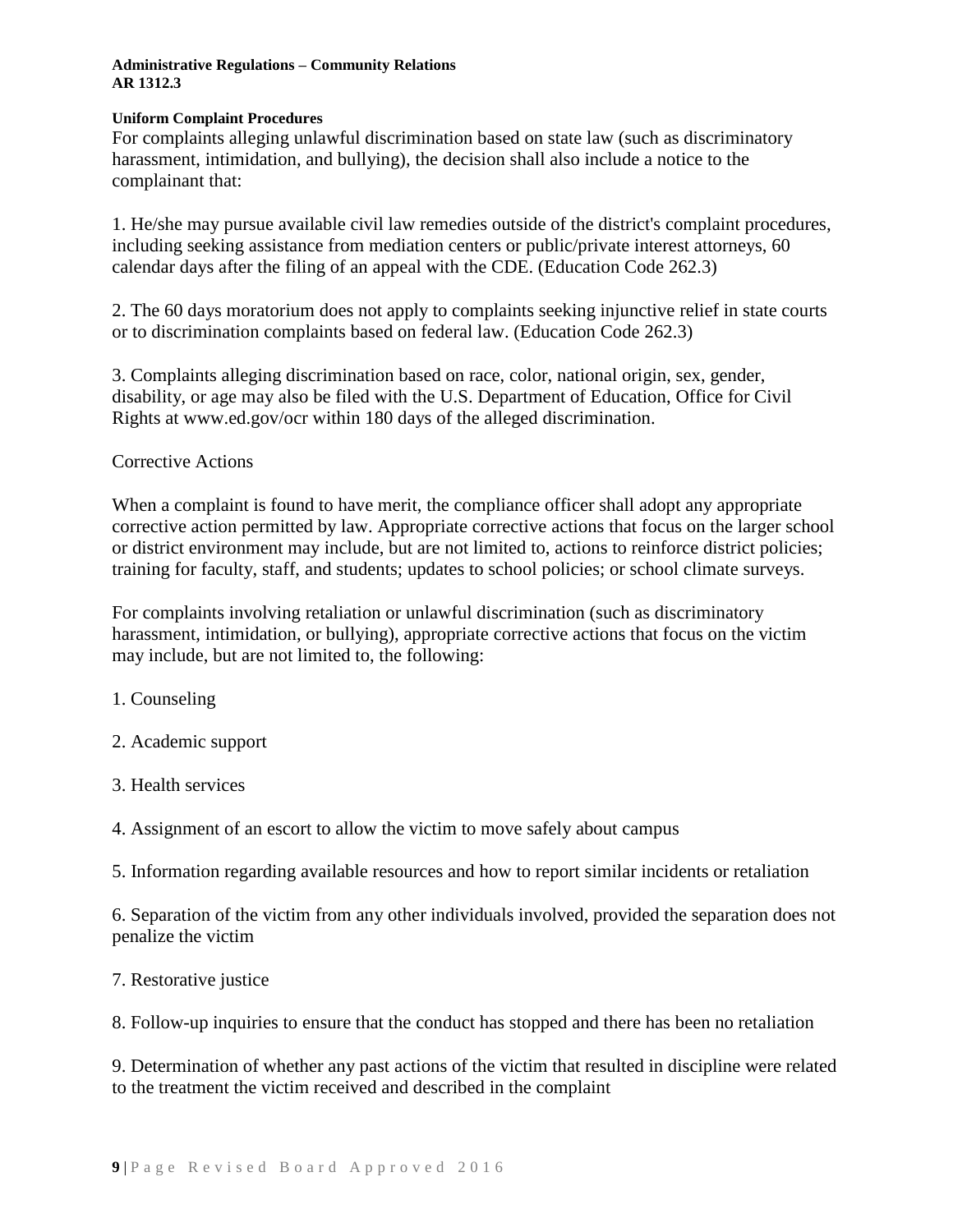### **Uniform Complaint Procedures**

For complaints involving retaliation or unlawful discrimination (such as discriminatory harassment, intimidation, or bullying), appropriate corrective actions that focus on a student offender may include, but are not limited to, the following:

- 1. Transfer from a class or school as permitted by law
- 2. Parent/guardian conference
- 3. Education regarding the impact of the conduct on others
- 4. Positive behavior support
- 5. Referral to a student success team

6. Denial of participation in extracurricular or co-curricular activities or other privileges as permitted by law

7. Disciplinary action, such as suspension or expulsion, as permitted by law

The district may also consider training and other interventions for the larger school community to ensure that students, staff, and parents/guardians understand the types of behavior that constitute unlawful discrimination (such as discriminatory harassment, intimidation, or bullying), that the district does not tolerate it, and how to report and respond to it.

If a complaint alleging noncompliance with the laws regarding student fees, deposits, and other charges or any requirement related to the LCAP is found to have merit, the district shall provide a remedy to all affected students and parents/guardians subject to procedures established by regulation of the State Board of Education. (Education Code [49013,](http://gamutonline.net/displayPolicy/781186/1) [52075\)](http://gamutonline.net/displayPolicy/899535/1)

For complaints alleging noncompliance with the laws regarding student fees, the district shall attempt in good faith, by engaging in reasonable efforts, to identify and fully reimburse all affected students and parents/guardians who paid the unlawful student fees within one year prior to the filing of the complaint. (Education Code [49013;](http://gamutonline.net/displayPolicy/781186/1) 5 CCR [4600\)](http://gamutonline.net/displayPolicy/187020/1)

Appeals to the California Department of Education

Note: 5 CCR [4632](http://gamutonline.net/displayPolicy/187028/1)[-4633](http://gamutonline.net/displayPolicy/390294/1) provide that any complainant may appeal the district's decision to the CDE, as provided below. Pursuant to Education Code [49013,](http://gamutonline.net/displayPolicy/781186/1) the district is mandated to adopt procedures that include the right to appeal to the CDE, in accordance with 5 CCR [4632,](http://gamutonline.net/displayPolicy/187028/1) when a complainant is dissatisfied with the district's decision on his/her complaint alleging noncompliance with the law that prohibits districts from requiring students to pay fees, deposits, or charges for their participation in educational activities. Such procedures are also mandated by Education Code [52075](http://gamutonline.net/displayPolicy/899535/1) with regards to complaints alleging noncompliance with requirements related to the LCAP.